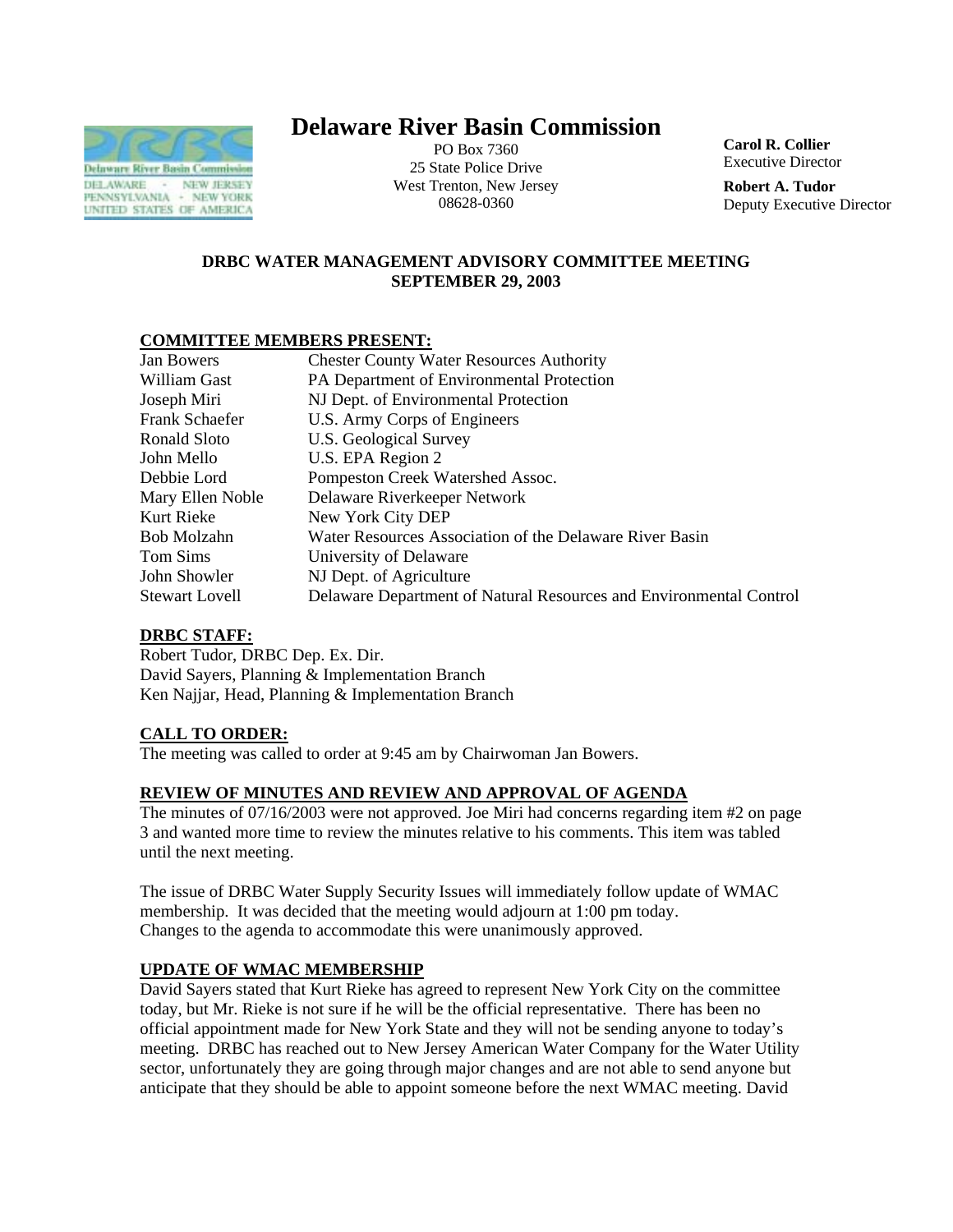Sayers introduced Tom Sims from the University of Delaware and John Showler of NJ Dept. of Agriculture as new members appointed to the committee.

## **DRBC's ROLE IN SECURITY:**

Bob Tudor of DRBC gave a short update to the Committee on DRBC involvement with security issues related to water resources management in the Basin. In May, the US Dept. of Homeland Security announced they were going to have up to \$700,000,000 available as part of the FY03 Supplemental Budget to enhance security of urban areas with high density population and critical infrastructure. DRBC had opted not to apply for any grants, thinking that most of the attention at that time was focused on physical security. DRBC wanted to reach out to the WMAC (and the Toxics Advisory Committee on 07/03/03), to explore if there is some niche in this for DRBC, or a role we could play.

DRBC is working with the City of Philadelphia and major purveyors on both sides of the river on an Early Warning System (EWS), which will be useful for communicating spill alerts and general information sharing between water purveyors. This network involves real-time water quality monitoring provided by the USGS and by the purveyors themselves. In the event of a water quality incident the EWS will enable information to be communicated quickly, securely and to the right people.

Bob Tudor noted that EPA has already expressed interest in using DRBC's expertise in fate and transport modeling to help understand the likely impact of spills under various flow conditions. Both the City and EPA are very supportive of DRBC getting involved in this area.

Bill Gast noted that a couple of years ago, the SRBC proposed something similar with regard to a flooding Early Warning System. PA Emergency Management Agency (PEMA) didn't want SRBC setting up a second warning system or spill-response type early warning system that would confuse either the public or some of the other entities with regard to their need to report their emergency management agencies. Bob Tudor will talk to Eric Conrad or other contact at PEMA.

Jan Bowers commented that there should definitely be the initial contact route through PEMA, but the downstream suppliers also need to be contacted about what might be coming their way. It was suggested that a time of travel study be carried out on the Brandywine, to determine when a contaminant will hit certain intakes given various input locations and flow conditions. This is a need currently not being met. David Sayers commented that the time of travel model for the Schuylkill and Delaware upstream of Philadelphia is an important component of the EWS under development.

Jan Bowers noted a concern with the safety of reservoirs. The response from PADEP is that reservoirs aren't of primary concern when dealing with water security issues. Ms. Bowers felt that there is little in the way of useful guidance regarding the protection of reservoirs and dams – especially the smaller ones. Kurt Rieke noted that NYC was spending a great deal of money of reservoir protection. Bill Gast suggested that one of the reasons for reservoirs to receive less attention is that it would take so much pollutant or toxins to cause a problem that it isn't a practical target for terrorism. The greater concern is within the distribution system itself, because once it's in there, you can't get rid of it and it's much closer to the point where it can cause harm. Joe Miri stated that in terms of contamination, there are no more vulnerable places than the reservoirs.

#### **UPDATE ON WATER BUDGET / GW AVAILABILITY STUDY**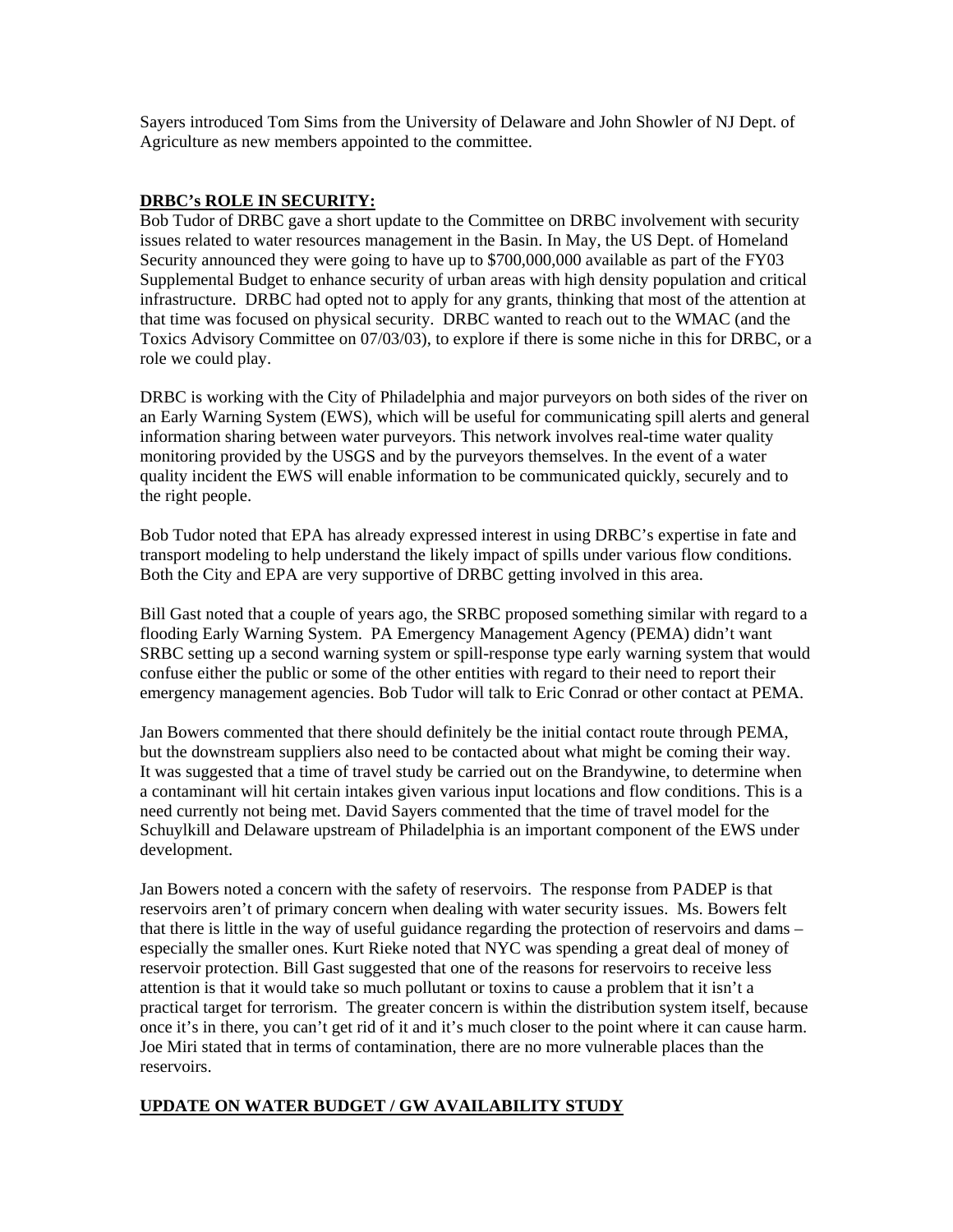Ron Sloto explained the status of the two studies underway between DRBC and USGS. The first task was to break the Delaware River Basin up into manageable watersheds, starting with the HUC 11 watershed maps. In New York, some of the HUC 11 basins were fairly large so they were broken down with one piece above a reservoir, one piece with the reservoir and all the drainage into it, and one piece below the reservoir. The goal was to get all of the newly delineated watersheds to fall between 50 and 100 sq. mi., which are easier to work with.

The next step is to find some index stations that can be used to develop groundwater availability data. It's a matter of figuring out which areas are best suited for the stations. The ultimate end point is to take the groundwater availability and compare that to the water usage in each watershed which would give an indication of whether it is stressed, unstressed, somewhere in between, etc. Currently, there are concerns over the water use data. Ron Sloto noted that the water resources can't be managed if we don't know how much water people are using or where it is going, and this information is lacking in the basin, in some parts more than others. In 2001, the WMAC put together a form to collect water use data and then left it up to the states to implement - it doesn't look as if this is being done. Mr. Sloto noted that he is working with Scott Hoffman at the New Cumberland office and should have his information ready to hand to Scott by no later than the end of November. At that point, Scott will program the information into the GIS basin equation for every basin and then the database will pull out the groundwater availability, water use, domestic use, and then determine what is available and what's been used.

The second project aims to develop prototype, but detailed, water budgets for five watersheds through the Basin, two in NJ and three in PA. As far as the water use data for those watersheds, the longer the period of record, the better. This will also require a history of water discharge information. For the GW Availability assessments just the most recent year of withdrawal and discharge data would be adequate. In some format, water use data has been collected for many years and it would be nice to get all the historical data from the West Chester system or other system that goes back 20 or 30 years, but that data wasn't updated and stored. Mr. Sloto noted that the water use data should be collected and kept in a database format, where 10 or 20 years from now you can pull out those years of data and have all the information. Many people share that goal but for various reasons there always seem to be problems. Bill Gast commented that the information does exist for PA, but just hasn't been transferred over into their new database system yet.

David Sayers commented that he has been working with the states over the summer to obtain the most up to date information available and has been utilizing other resources such as the EPAs PCS database, to complete the database of withdrawals and discharges for 1990-2000 at a minimum.

#### **SUBCOMMITTEE ON ECOLOGICAL FLOWS (SEF) ACTIVITY**

Bill Gast updated the WMAC on SEF activity, noting the evolution of the committee to this point. Originally CEFUR (Committee for Ecological Function of the Upper River) was formed by DRBC and TNC (The Nature Conservancy) to look at issues of ecological flow in the Upper River. They had two or three meetings and scientific folks got together to talk about ecological flow needs in that region. Meanwhile, WMAC had asked Leroy Young (PA Fish and Boat Commission) to establish and chair an Instream Flow sub-committee to look at similar issue but with a Basin-wide scope. Because of the entanglement of the CEFUR activities with what's going on among the decree parties Flow Management committee became very interested in what CEFUR was doing and Colin Apse requested that DRBC give an official sanction to the CEFUR committee because he thought it would help in obtaining grants from organizations to help fund their work. The Flow Management committee spent several months putting together a resolution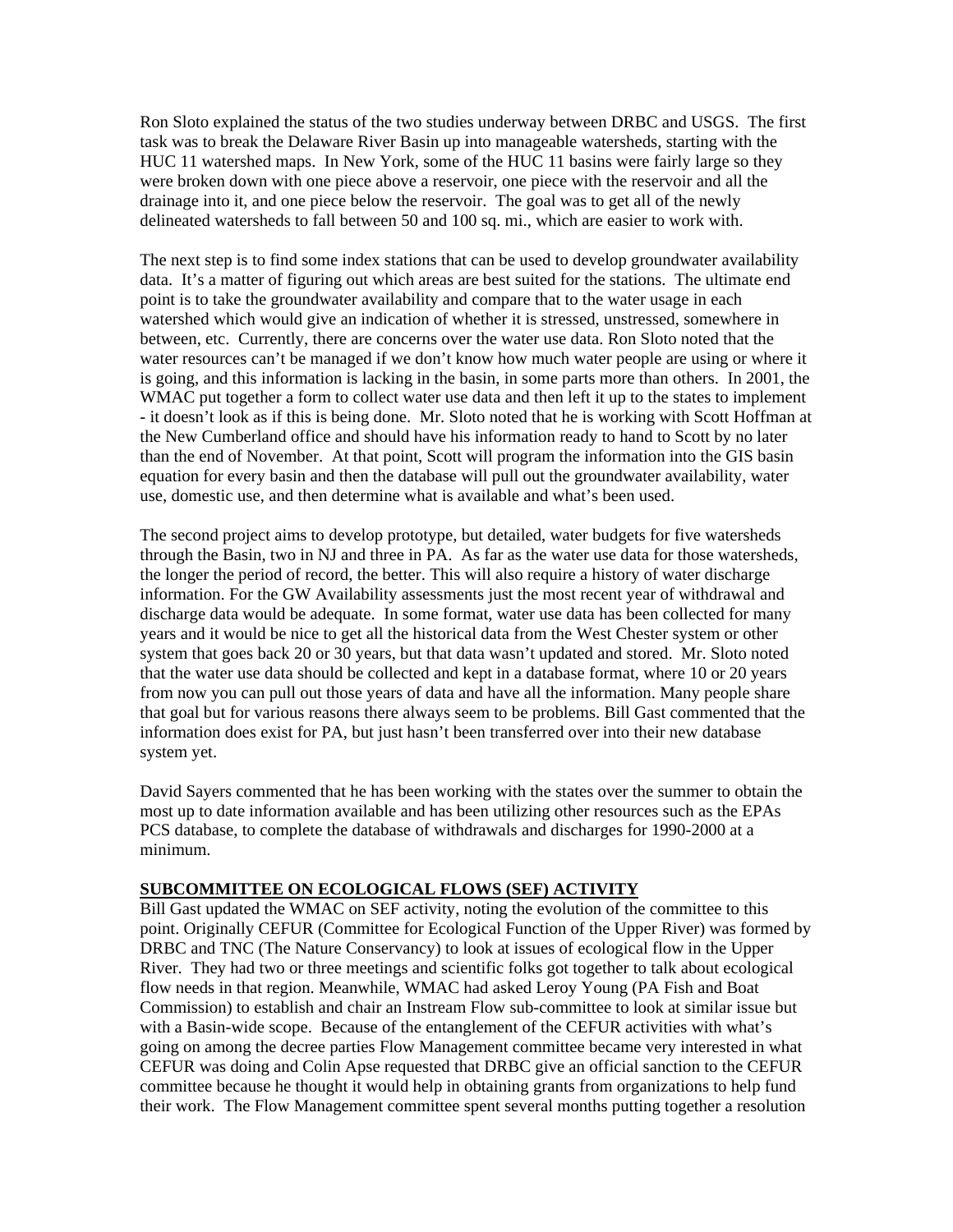whereby DRBC would officially sanction this committee but would not directly manage it. It was brought to the WMAC at the last meeting and asked for their input because it would result in a merger of Leroy's subcommittee and CEFUR and at the last commission meeting, DRBC approved the resolution. There is now one committee SEF (Subcommittee on Ecological Flows) and it is officially a subcommittee of the Flow Management Technical Advisory Committee, although it has equal responsibility to address ecological flow issues for Water Management. The resolution specifies each committee is to have at least one member on SEF; Flow Management's member is to be a decree party and WMAC's member is to be not a decree party. The Flow Management committee met and approved some initial appointments to SEF, seven in total, being one from each of the four states, Colin Apse, and a representative from Academy of Natural Sciences and one from Flow management (Kurt Rieke). Following Bill Gast's summary of SEF business, Debbie Lord motioned to nominate Mary Ellen Noble of the Delaware Riverkeeper Network as the liaison between WMAC and SEF, Bill Gast seconded this motion. It was voted upon and agreed that Mary Ellen would be the WMAC representative for the SEF committee.

# **NEW CHAIR AND VICE CHAIR**

As it was beyond time to select a new chair and vice-chair, Jan Bowers requested nominations for these positions. The Committee noted that Jan Bowers had done an excellent job of chairing the meetings in the previous year. In the absence of volunteers to immediately take up the position of Chair (the previous vice-chair, David Milan, resigned from the committee), it was suggested that Jan Bowers continue to keep her position until July 2004. The Committee approved this motion by unanimous vote. Similarly, Bob Molzahn was nominated and voted in to the position of vicechair.

## **CONSUMPTIVE USE DEFINITION**

David Sayers noted that in reviewing the proposed definitions for the Basin Plan the terms consumptive use and non-consumptive use need to be agreed upon, as there are currently differences between definitions used by the states and also those used in a regulatory sense by DRBC. Bill Gast commented that the current definitions don't state what is meant by the water supply. It might be clearer to phrase it in terms of ground water and surface water sources (natural water resources) rather than water supply. The words "water supply" shall be replaced with "surface water or ground water resources."

The new wording shall be: "The quantity of water that is effectively removed from the surface or groundwater resources because it has been evaporated, transpired, or incorporated into products or plant or animal tissue as a result of human intervention in the water cycle."

This definition leaves the terms "exports" and "imports" to describe the situation where water is removed from one watershed and sent to another. For the purposes of water budgets and other water use data assessments this seems to be a useful distinction.

# **WATER DEMAND PROJECTIONS / FORECASTS**

David Sayers brought up this issue because it came up at Watershed Advisory Council meeting a few weeks earlier. The Basin Plan discussions have noted the need to make projections of future water demand in the Basin and DRBC has started to consider the question: "How can we best make these projections?" David Sayers gave a brief presentation on projecting water demands using a scenario approach. Mr. Sayers used a diagram to illustrate the fact that, when making such long-term projections, the concept of studying different scenarios can be useful. Debate can focus first on where we want to be in thirty years, rather than accepting that we can only follow